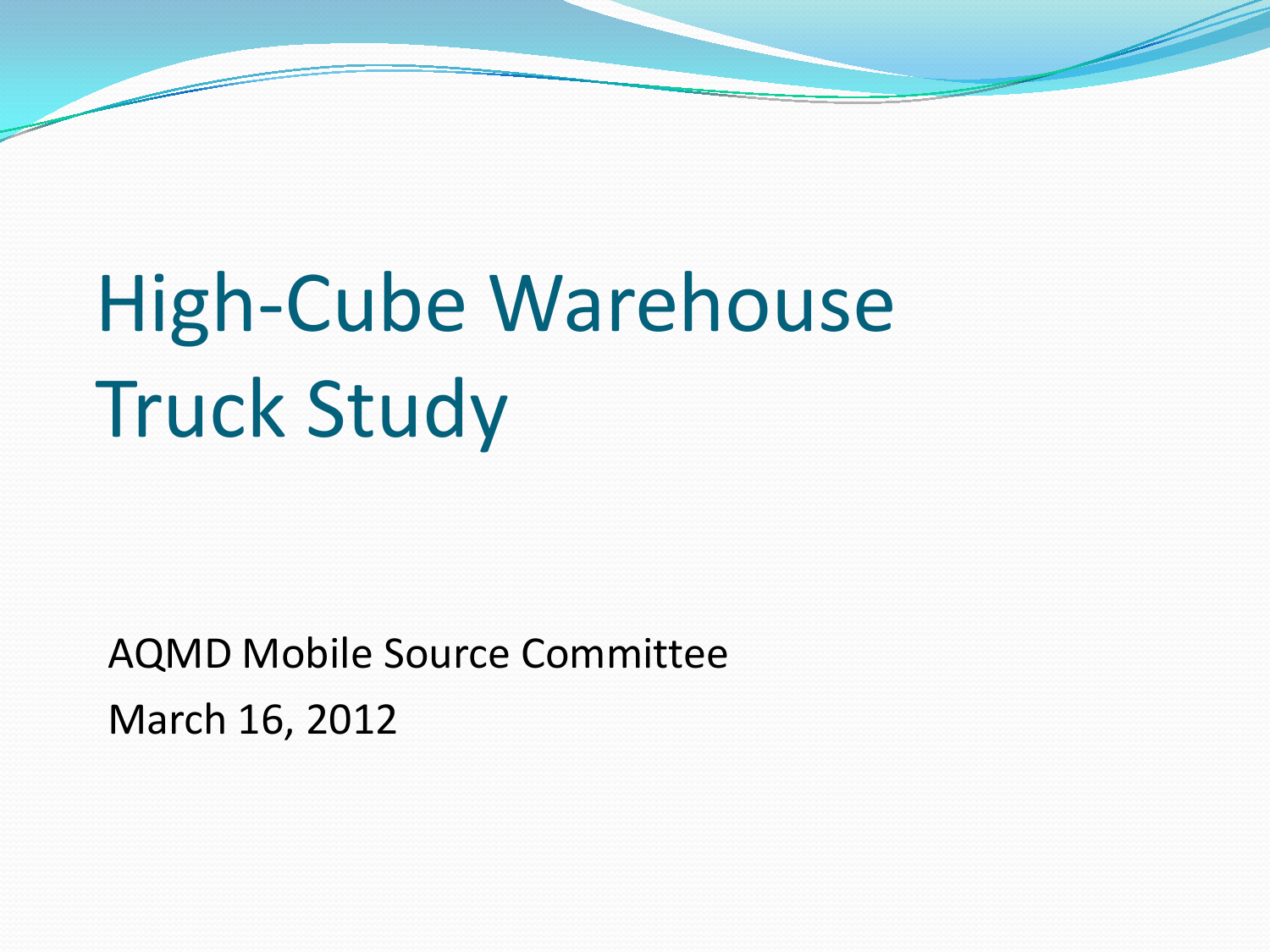## CEQA Air Quality Analysis AQMD's Commenting Role

- AQMD staff recommends new warehouse projects evaluate potential air quality impacts for:
	- Regional impacts
	- Localized and Health Risk impacts
- AQMD staff recommends peak daily, voluntary default assumptions for analyzing air quality impacts for CEQA purposes
- Goal is to encourage full disclosure and implementation of mitigation where applicable and feasible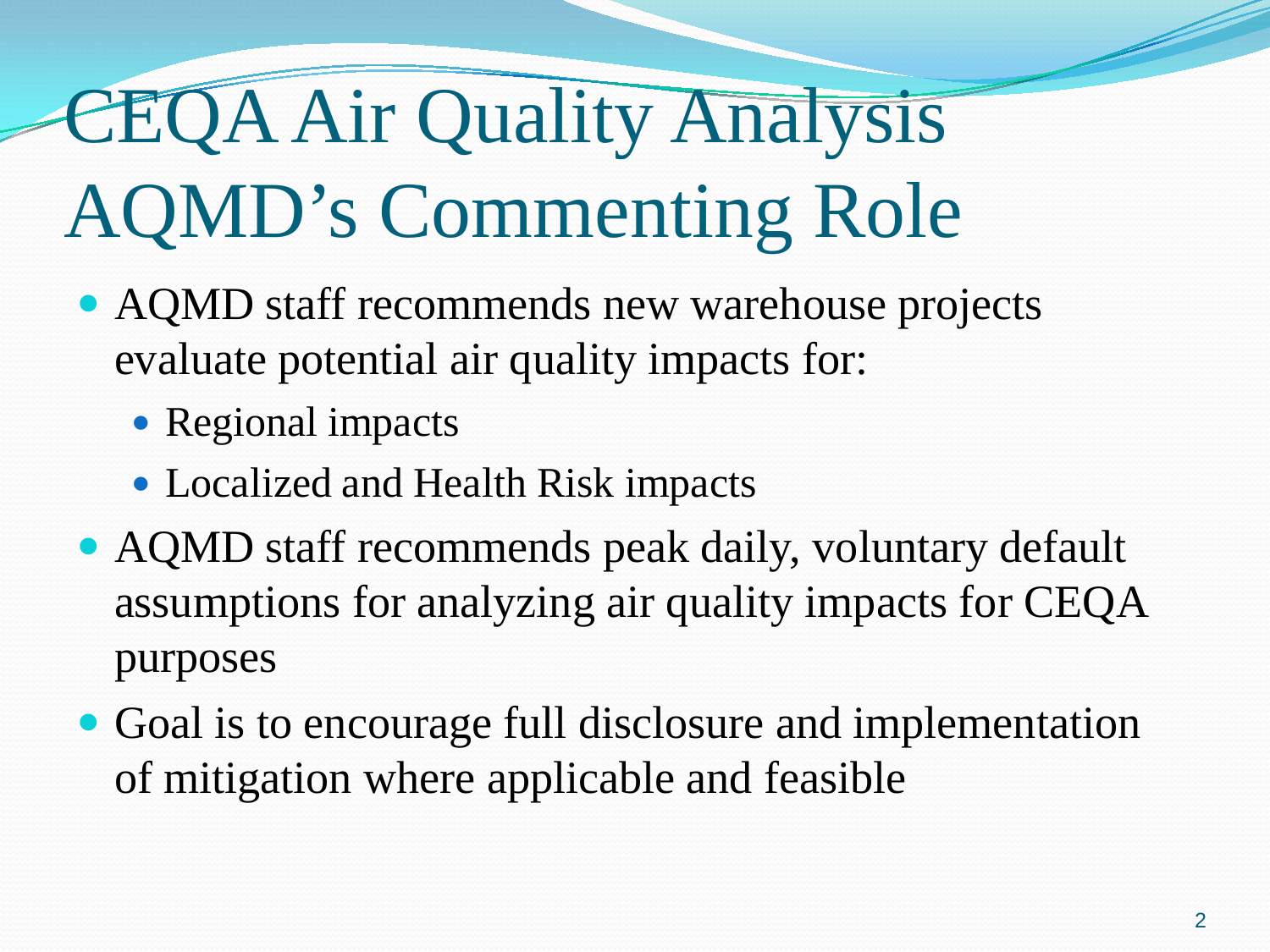## Background

- First AQMD warehouse study in 2002 investigated proliferation of warehouses in Mira Loma and Fontana
- Air quality and health impacts from warehouses due to diesel trucks (>90% of emissions)
- Warehouse projects continue to increase in numbers and size  $(\geq 1$  million ft<sup>2</sup>)
	- $\cdot$  412 million ft<sup>2</sup> of new warehousing projected in SCAG in next 25 years
	- Ports of Los Angeles and Long Beach forecast tripling of containers in next 25 years
	- New projects being developed now, including 40 million ft<sup>2</sup> in Moreno Valley

**Exhibit A Project Description Summary** 

**World Logistics Center Specific Plan** 

Prepared for

for

**City of Moreno Valley** 14177 Frederick Street Moreno Valley, CA 92553

Prepared by

Parsons Brinckerhoff 421 East Vanderbilt Way, Suite 200 San Bernardino, CA 92408

**February 21, 2012**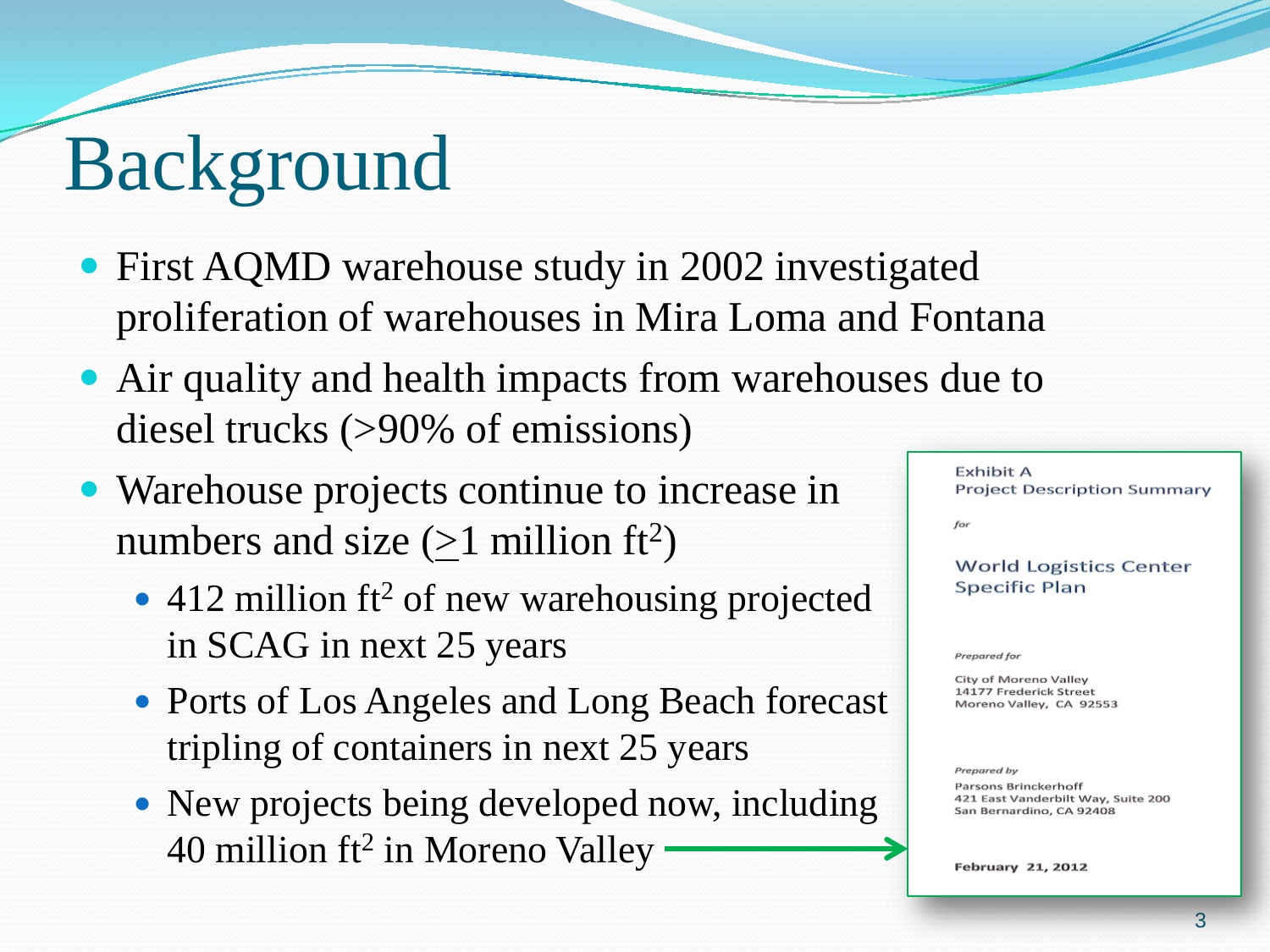### High-Cube Warehouse

- Used for the storage of manufactured goods prior to their distribution locally or regionally.
- Typically 24-30 feet tall
- Contain many dock doors for loading/unloading trucks
- Can facilitate many different types of operations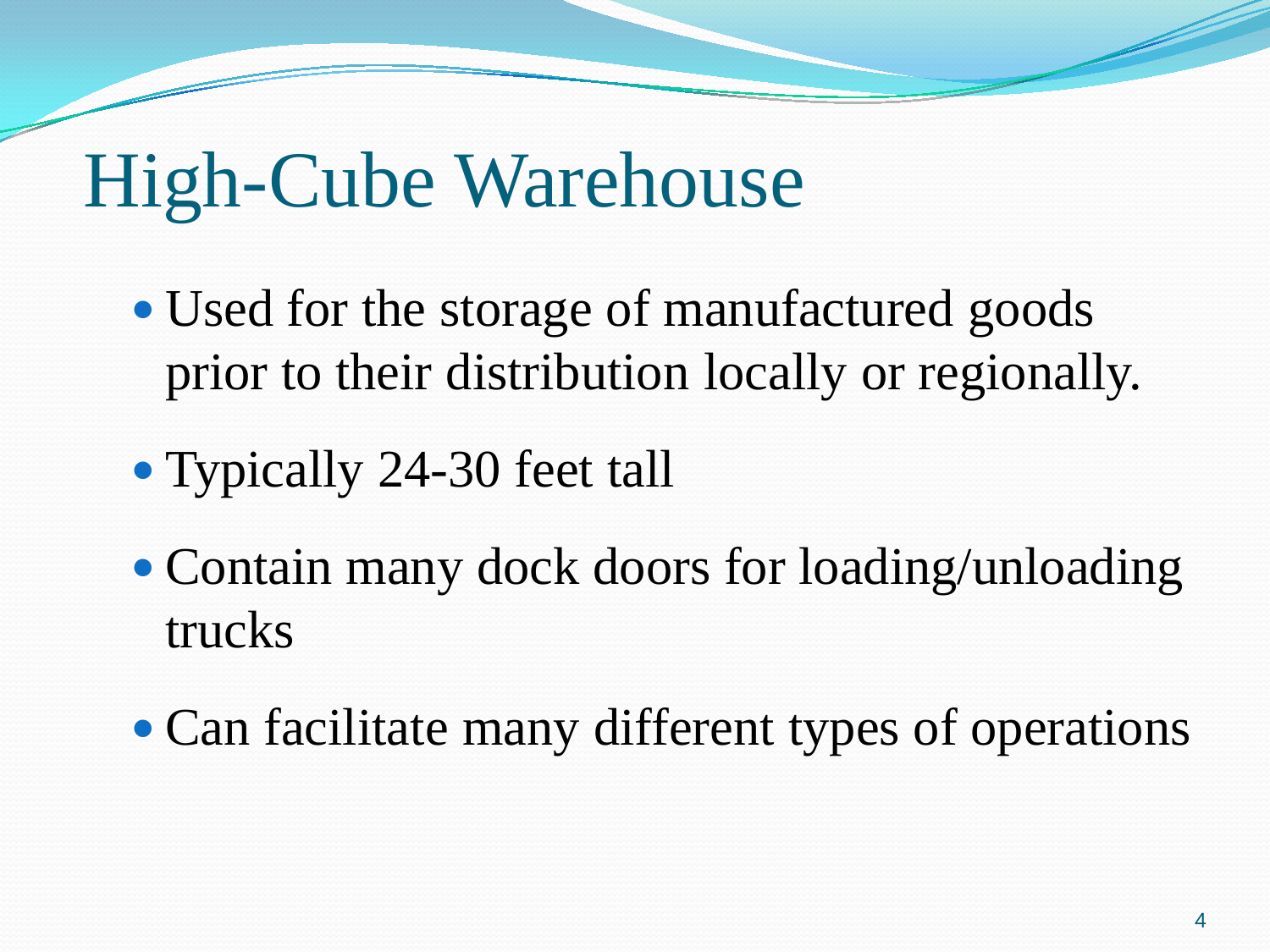## High Cube Warehouse



5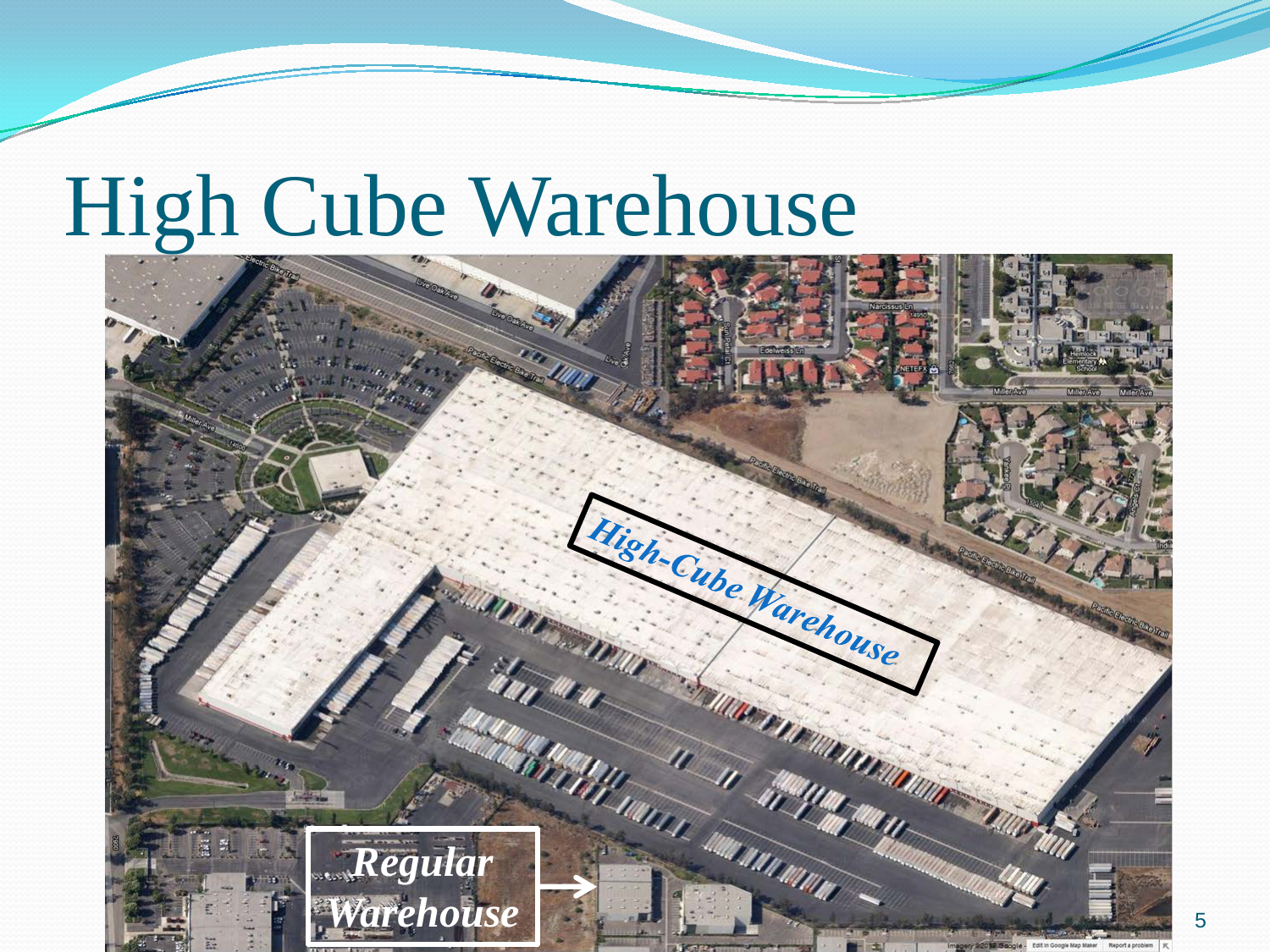## Estimating Truck Trips

#### • Overall Warehouse Trip Rate vs. Truck Trip Rate



\*Overall warehouse trip rate includes truck and passenger car trip rate  $\frac{6}{6}$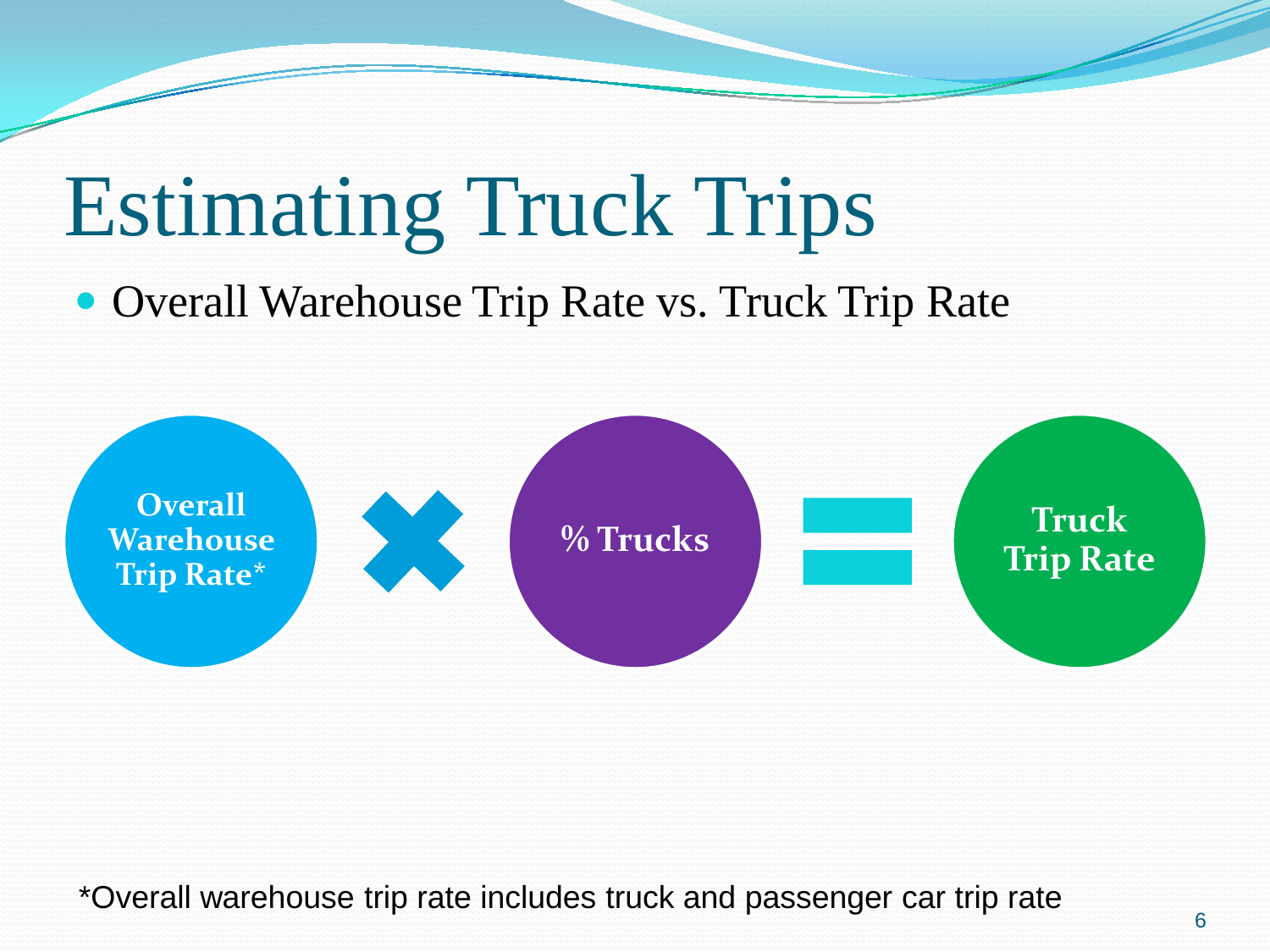## Institute of Traffic Engineers (ITE)

- ITE is an international educational and scientific association of transportation professionals
- ITE Trip Generation Manual most commonly cited reference to determine trip rates for most land uses
- High Cube Warehouse Overall Trip Rates
	- $7<sup>th</sup>$  edition: 4.96/tsf
		- No truck % provided
	- $8<sup>th</sup>$  edition: 1.44/tsf
		- Truck rate  $= 44\%$  or 0.64 /tsf
	- $\bullet$  9<sup>th</sup> edition: fall 2012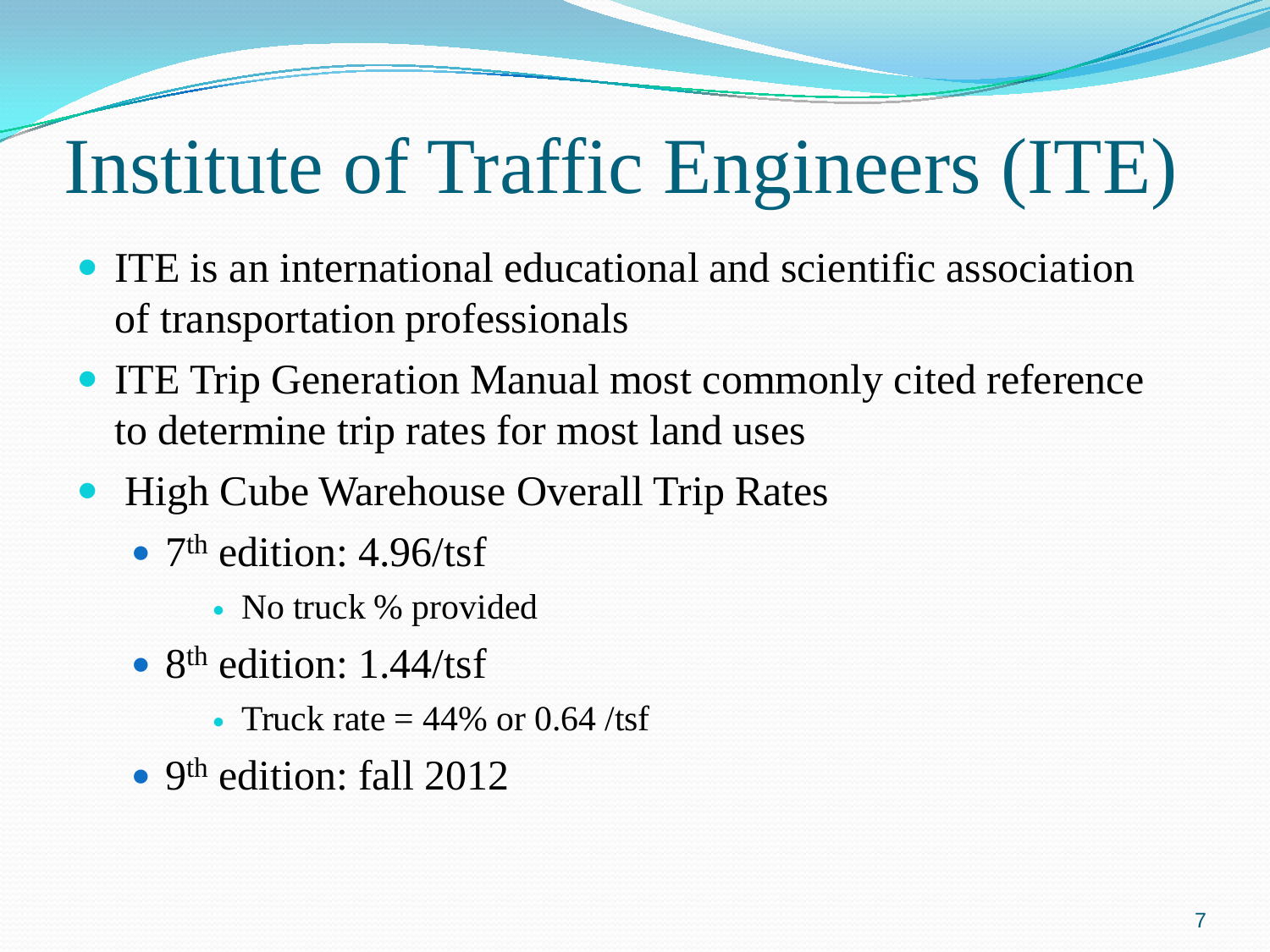# Assumptions Used by CEQA Projects

| <b>Recent Projects with</b><br><b>CEQA Approval</b> | <b>Development</b><br>Size $({\bf ft.}^2)$ | <b>Overall</b><br><b>Trip Rate</b> | Truck % | <b>Truck</b><br><b>Trip Rate</b> |
|-----------------------------------------------------|--------------------------------------------|------------------------------------|---------|----------------------------------|
| <b>Banning Business Gateway</b> <sup>1</sup>        | 787,000                                    | 1.44                               | 20%     | 0.29                             |
| South Perris Industrial                             | 7,400,000                                  | 1.61                               | 20%     | 0.33                             |
| <b>Rialto Commerce Center</b>                       | 3,475,000                                  | 1.44                               | 29%     | 0.41                             |
| <b>Rados Distribution Center</b>                    | 1,191,000                                  | 1.1                                | 53%     | 0.59                             |
| Palm Industrial <sup>2</sup>                        | 678,275                                    | 1.91                               | 47%     | 0.90                             |
| West Ridge Commerce Center                          | 937,260                                    | 1.69                               | 54%     | 0.91                             |
| Mira Loma Commerce Center <sup>3</sup>              | 782,398                                    | 4.96                               | 20%     | 1.01                             |

**Overall Rate**

**Truck %**

**Truck Rate**

#### **Project-specific Conditions:**

1 Limit number of trucks/day, and only 2010+ trucks

2 Menu of potential measures to limit AQ impacts to what was disclosed in EIR

 $3$  Only  $2007+$  trucks  $8$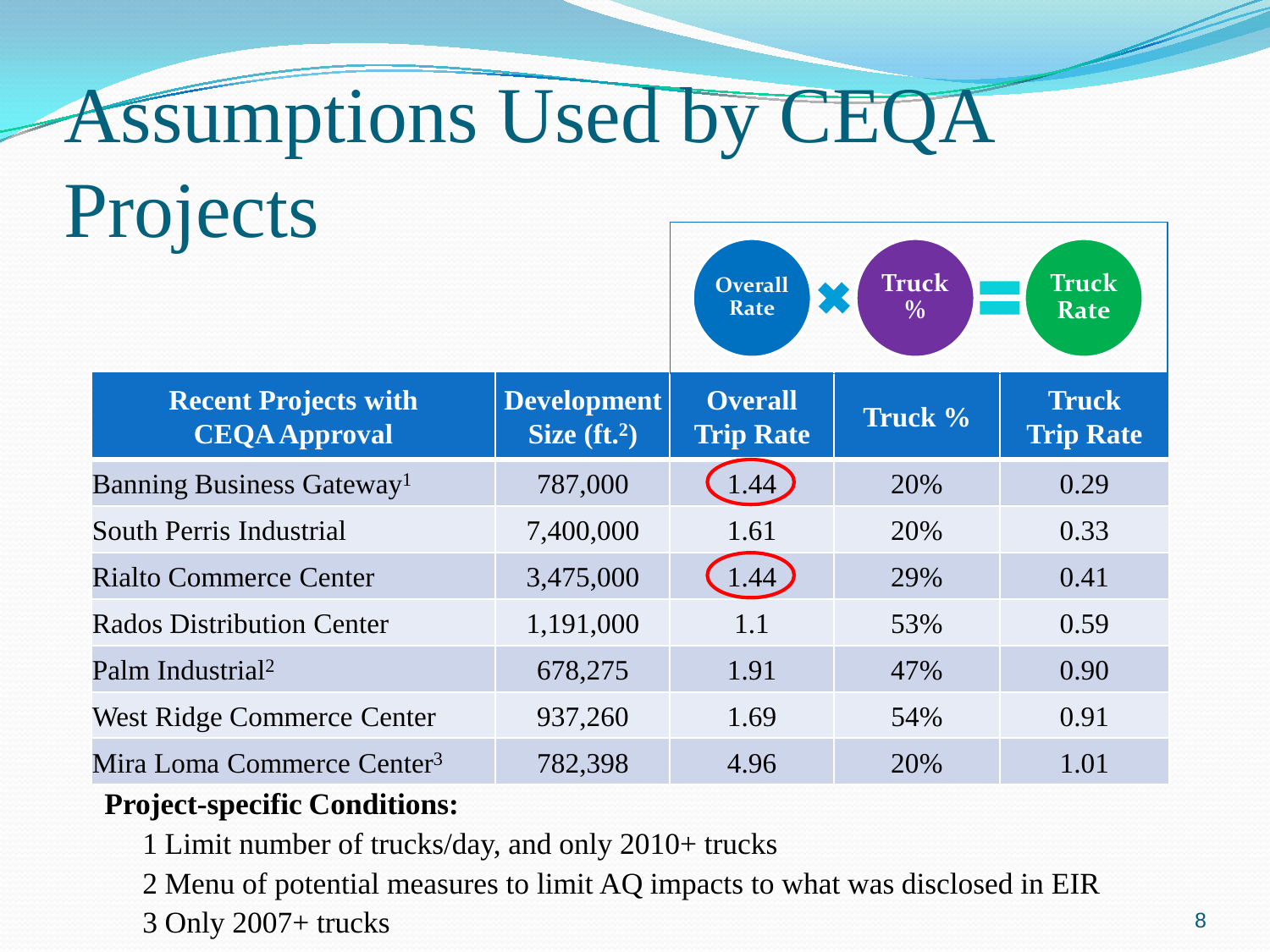### Overall Trip Rate vs. Building Size

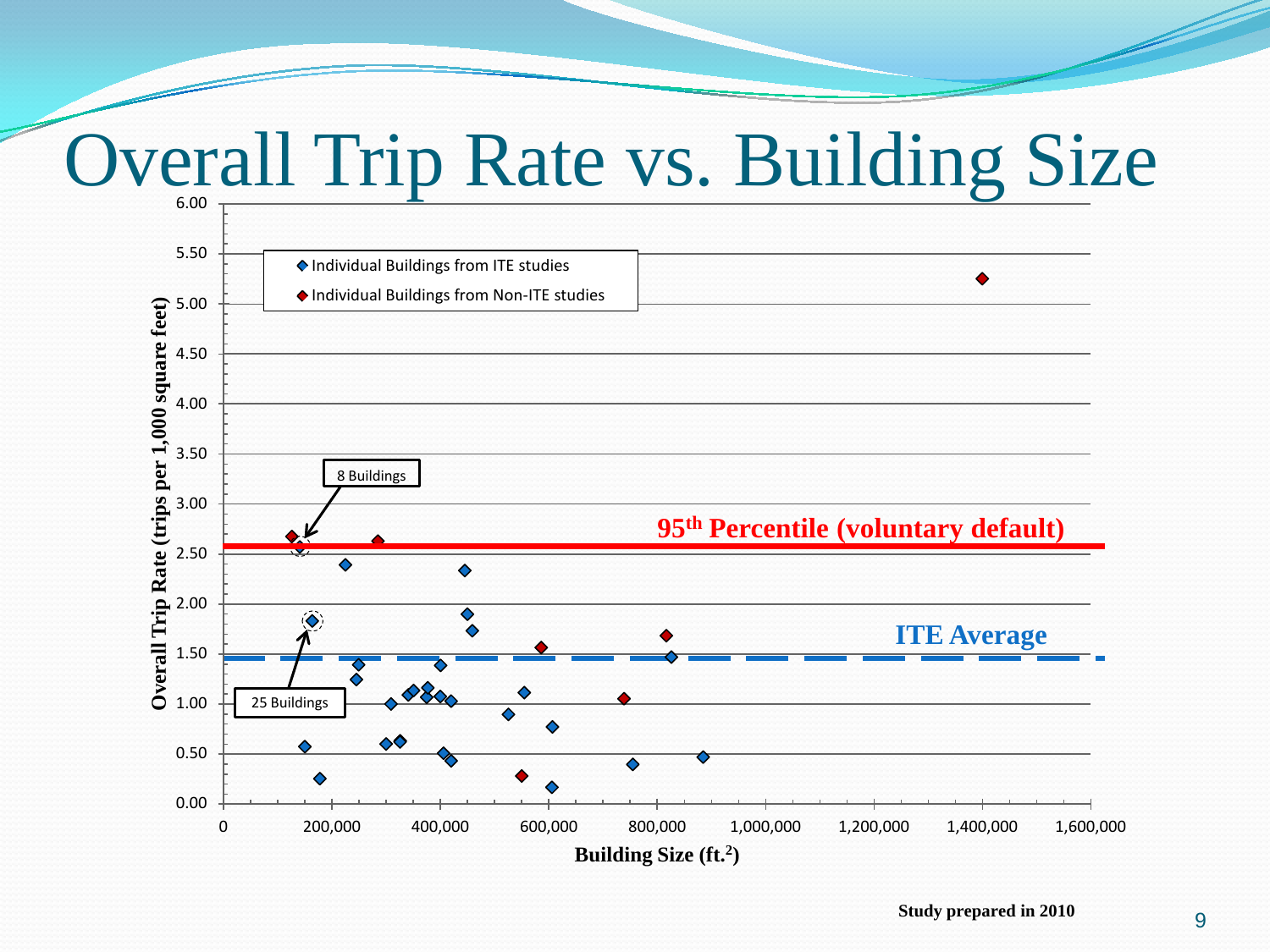### AQMD Staff Current Recommendation

 AQMD Staff current recommendation as voluntary default calculation:



 Preferably use *project specific* data with substantial evidence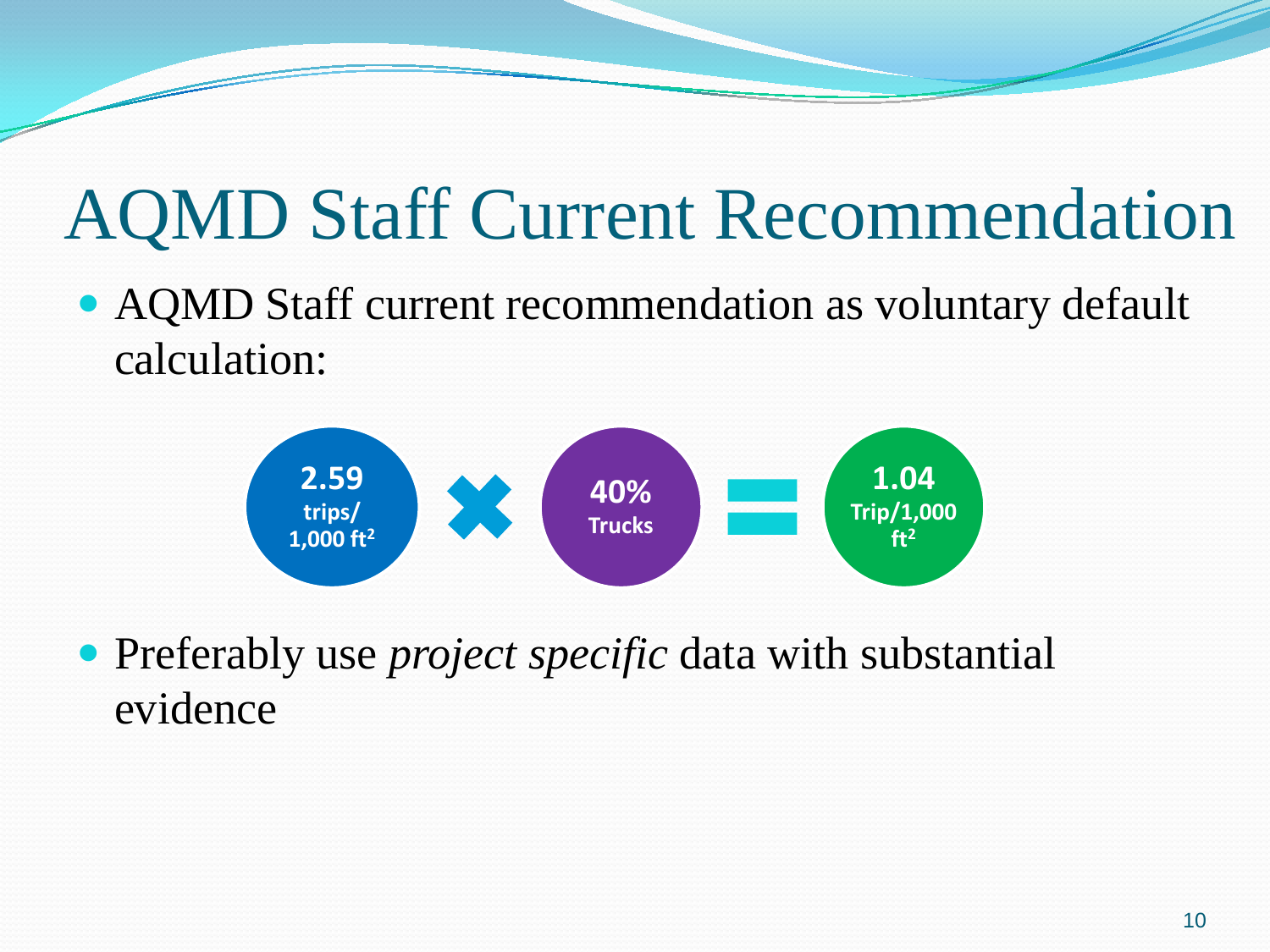#### AQMD Staff Rationale and Basis

- Overall default trip rate of 2.59 trips/1,000 ft<sup>2</sup> provides:
	- Reasonable worst-case assumption sufficient for CEQA
	- Consistency with AQMD regional and localized thresholds based on peak daily activity
	- Default that can be replaced with project-specific data or an enforceable throughput limit
- Truck trip percentage of 40% represents:
	- Average percentage from all available studies (2)
- Peer reviewed and response to comments documented
	- Statistical methods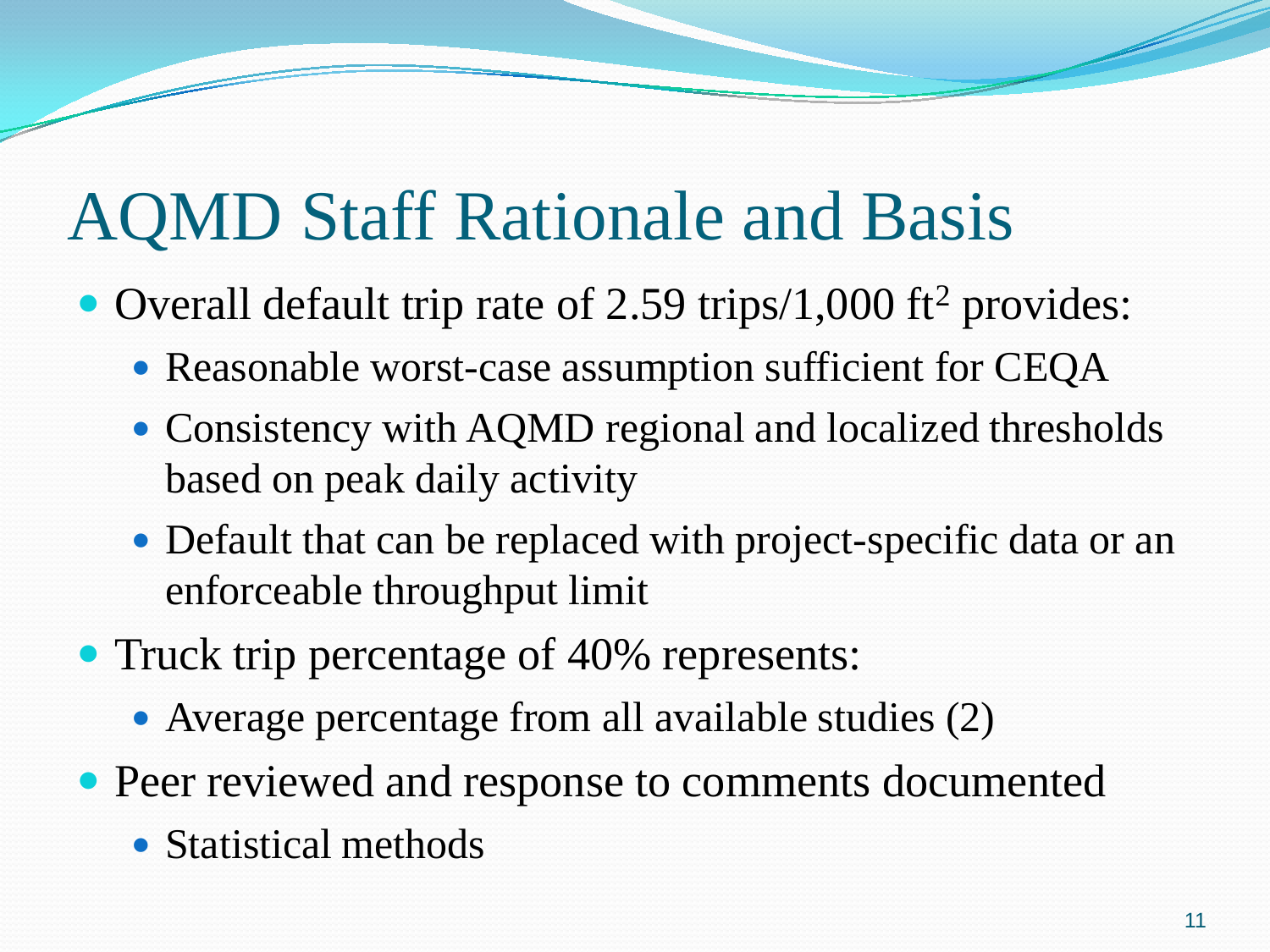# CEQA Legal Challenge

- 3.6 million  $ft^2$  warehouse project in southern Rialto adjacent to homes
- Project approved in 2011
- Project used ITE overall trip rate of 1.44
- City and County of Riverside brought CEQA lawsuit over concerns about underestimation of truck traffic



*Cedar Avenue*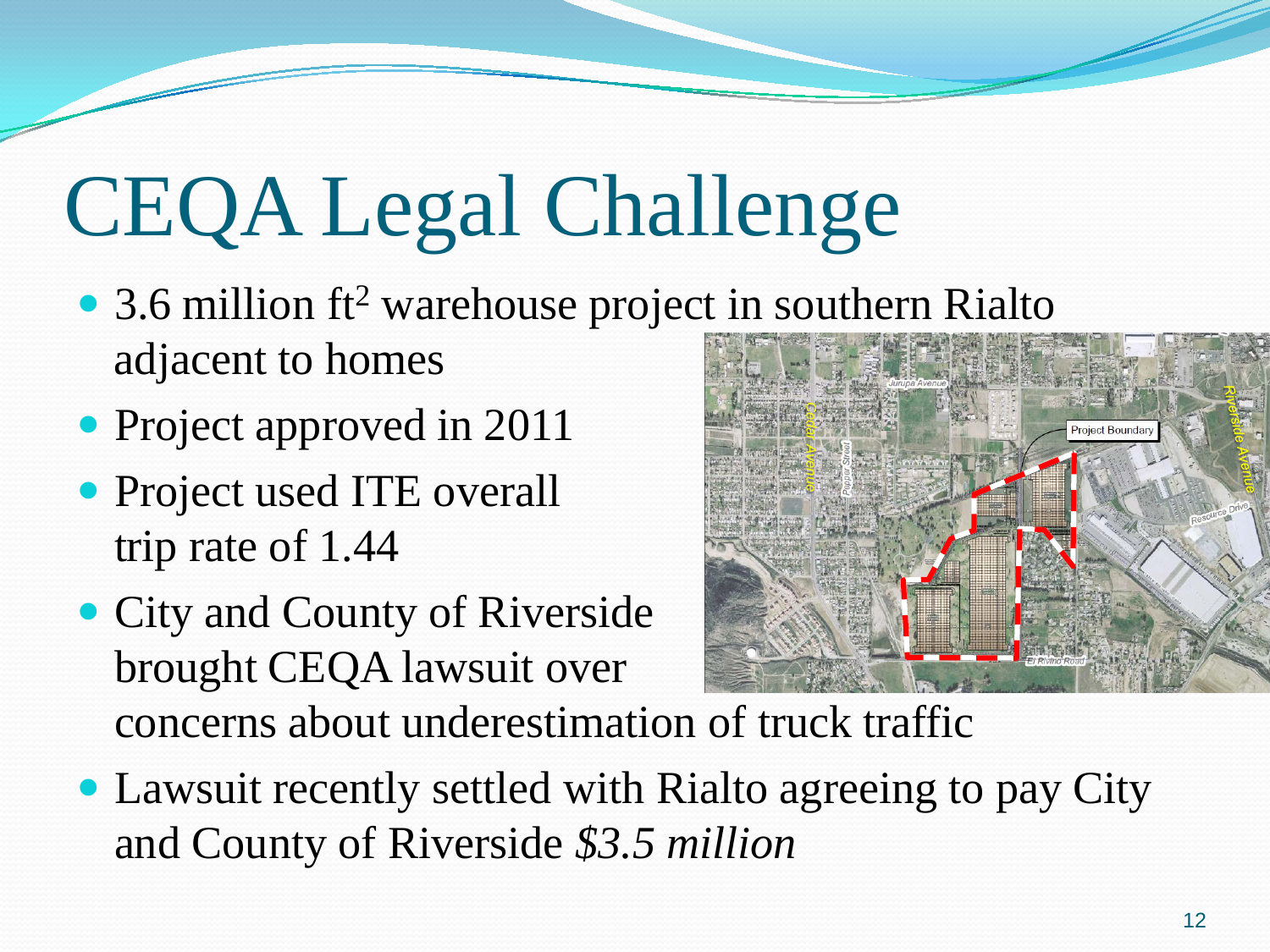## Key Comments on Staff Approach

#### **COMMENTS**

A. 95% too conservative

- B. Local trip rates lower than national average
- C. Staff analysis 'cherry picked' data
- D. Staff analysis assumed vacancy caused low rates
- E. Further study not necessary; staff should accept ITE

#### RESPONSES

- A. Use in conjunction with peak daily thresholds, and as voluntary default
- B. Average rates lower, but 95<sup>th</sup> % approach with local data yields similar results
- C. Staff used all available data and disclosed data development
- D. 'Vacancy' has little impact on 95th % (2.57 vs. 2.59);
- E. More robust data needed for CEQA air quality analysis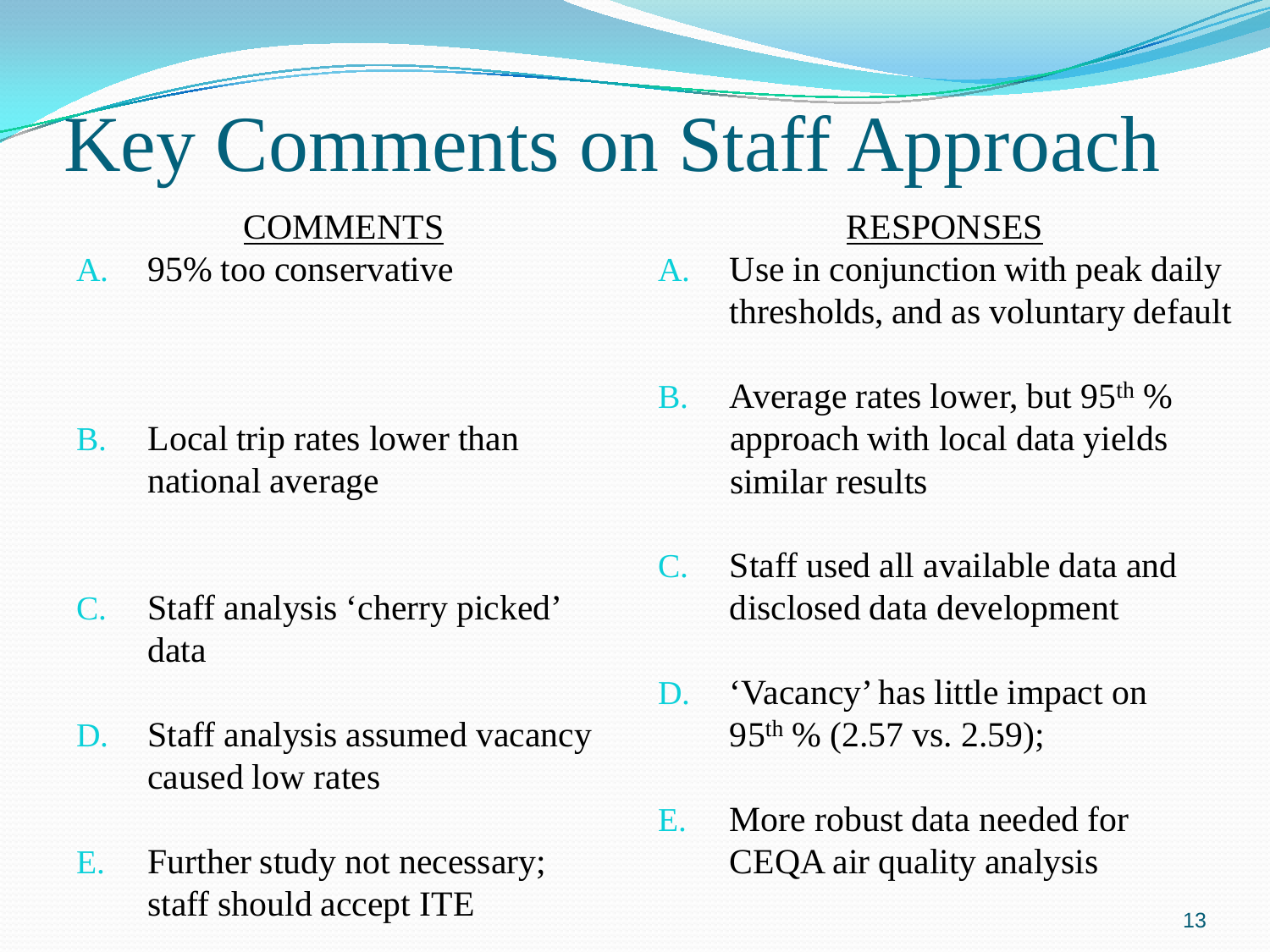## Current Efforts

- Convened two working groups to discuss study design
	- Stakeholder working group
		- warehouse developers,
		- local government technical staff,
		- environmental groups
	- Technical working group
		- Researchers, ITE representative, SCAG staff
- Engaged consultant to gather more robust data set for voluntary default factor
- Update CalEEMod upon completion of study (~6 months)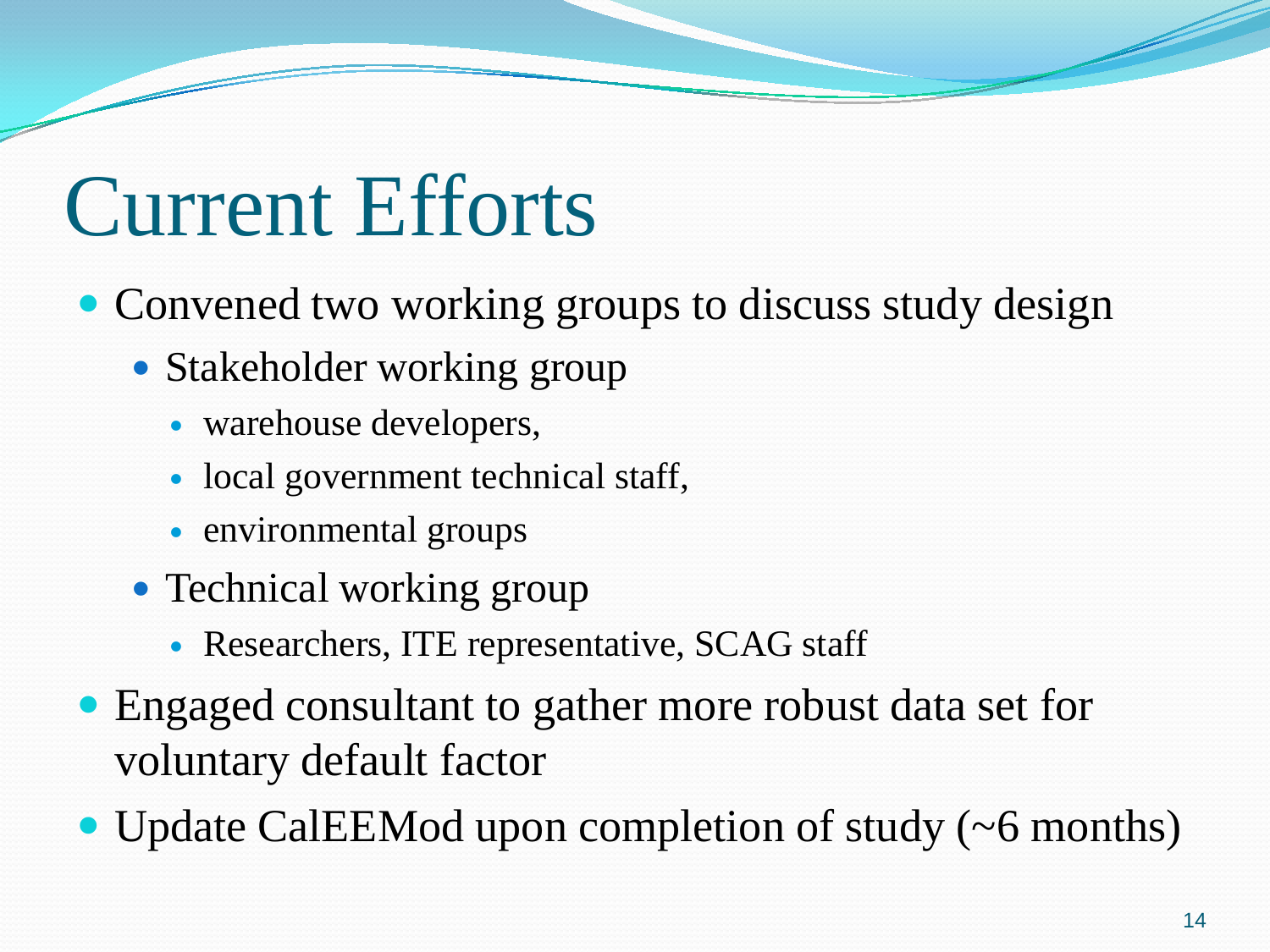## Proposed AQMD Warehouse Trip Study Design

Phase I (6 months, \$58,000)

- 1. Collect information about existing population of warehouses in AQMD region
- 2. Send out approximately 500 short business surveys
	- Follow up phone call to approximately 250 businesses
- 3. Classify 5 to 10 different types of high-cube warehouses based on surveys
- 4. Conduct on the ground trip counts
- 5. Determine trip rates for each warehouse classification Phase II (2 months, \$10-15,000)
	- 1. Develop model using results from Phase I